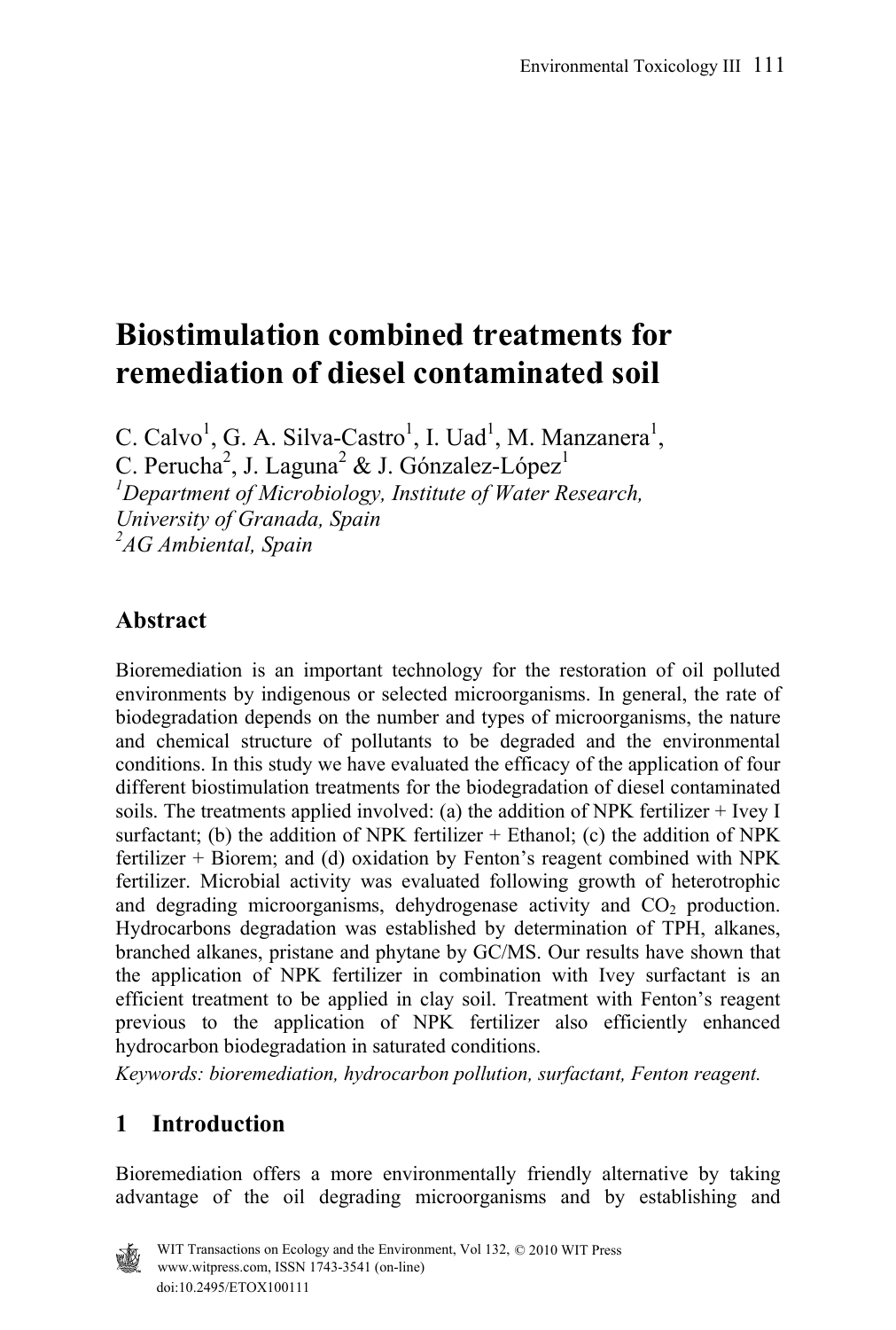maintaining the physical, chemical and biological conditions that favour enhanced oil biodegradation rates in the polluted environment [1]. Biological processes have been used successfully to remediate soils polluted with petroleum hydrocarbons and their derivatives [2]. It is considered an environmentally acceptable way of eliminating oils and fuel because the majority of hydrocarbons in crude oils and refined products are biodegradable, and hydrocarbons degrading microbes are ubiquitous [3]. One of the best approaches to restore polluted soils consists in using microorganisms able to degrade those toxic compounds for bioremediation processes [4].

 Biostimulation process introduces additional nutrients into a polluted system to increase indigenous microorganisms. Contamination of a zone with hydrocarbons originates a rapid depletion of the available pools of major inorganic nutrients, such as N and P. Consequently, nutrient supplementation for hydrocarbons degradation has been traditionally focused on addition of nitrogen and phosphorous either in the organic or inorganic forms [5].

 Besides adding nutrients to accelerate the breakdown of oil by microorganisms, another factor that enhances oil biodegradation consists in enlarging oil dispersion addition of either by chemical or biological surfactants. In general, microbial attack takes place at the oil-water interface, thus enhanced biodegradation should results as a consequence of the increasing surface area available for microbial colonization [6].

 Emulsifiers can emulsify hydrocarbons by enhancing their water solubility and increasing the displacement of oily substances from soil particles [7]. For these reasons, inclusion of surfactants in a bioremediation treatment of a hydrocarbon polluted environment could be of great advantage. In consequence, addition of surfactant and other natural emulsifying agents are important tools for biotreatment of hydrocarbon polluted environment [8].

 On the other hand, bioremediation is often limited to those compounds that are biodegradable, and not all compounds are susceptible to rapid and complete degradation [9], for this reason, application of combined processes based on combination between oxidation and biological treatment have been used for the removal of some pollutants present in soil. Among the different available oxidants, hydrogen peroxide and Fenton's reagent have been widely and successfully applied for the remediation of many organic compounds [10]. Fenton reaction causes the dissociation of the oxidant and the formation of highly reactive hydroxyl radicals. The unstable hydroxyl radicals formed are used to degrade organic compounds either by hydrogen abstraction or by hydroxyl addition [11]. This reaction increases availability source of carbon to microorganisms in biological treatment. They can also be combined with bioremediation to design complete soil treatment processes [12].

 Biological degradation represents one of the major routes through which hydrocarbons can be removed from polluted environments. To show the potential bioremediation technology, it is important use of to enhance the rate of hydrocarbon biodegradation under controlled conditions. The laboratory feasibility study involves microbiological and chemical methods to measure the effectiveness of bioremediation under predetermined conditions.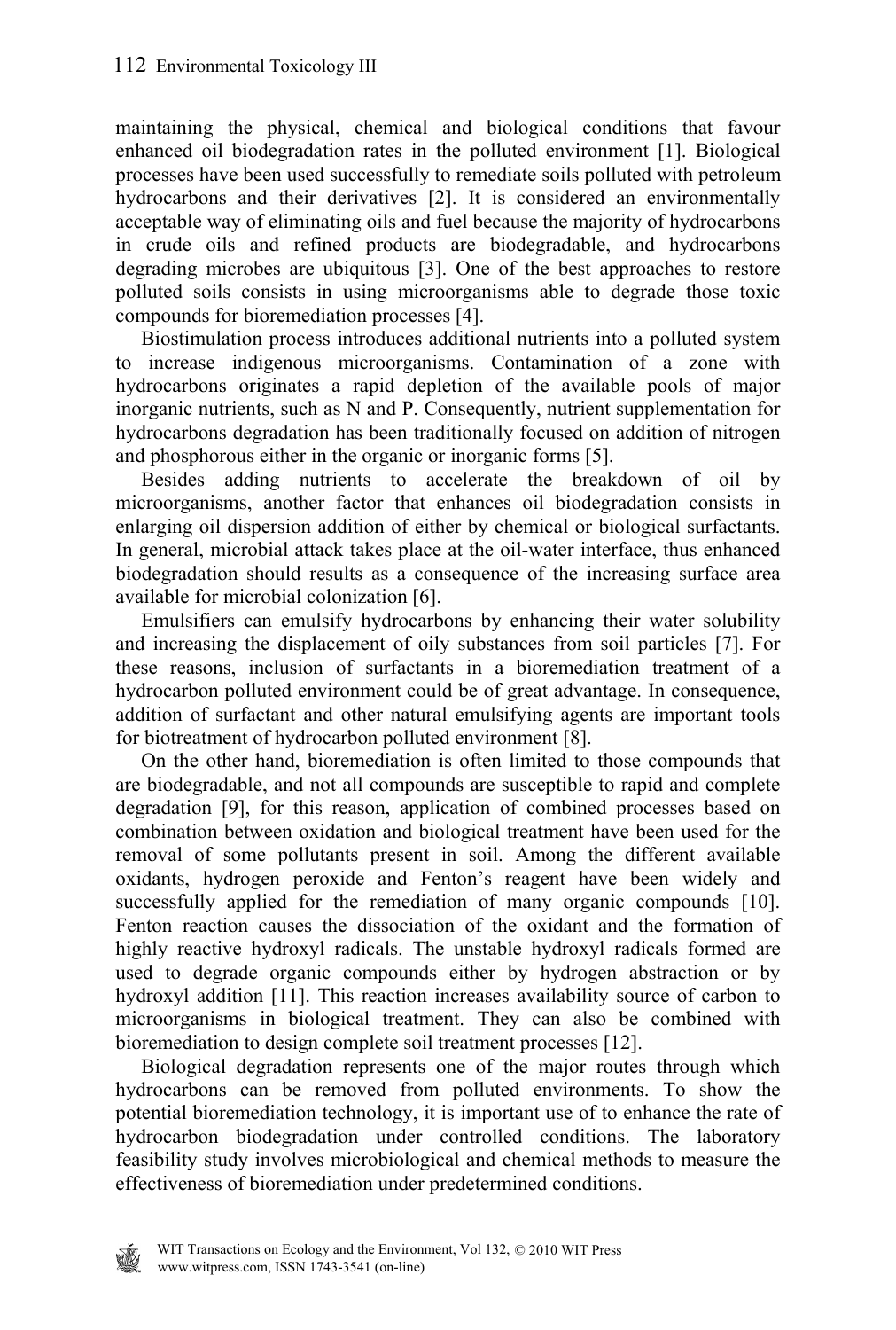In this study, laboratory microcosms were carried out to measure the changes in microbial activities and hydrocarbons biodegradation during bioremediation treatment. The aim of this research was to understand the extent of oil hydrocarbon degradation under different experimental treatments combining inoculation with NPK fertilizer and Ivey surfactant, Biorem, ethanol as biostimulating agents and pre-treatment with Fenton reagent as oxidant agent.

# **2 Materials and methods**

#### **2.1 Soil samples**

In this study we used was loam clay soil polluted at the origin and supplied by AG Ambiental S.L. This soil was composed of 36% clay, 33% sand, 1.67 COT, 577 mg/kg Nitrogen, 299mg/kg Phosphorus and 28135 mg/kg Iron.

#### **2.2 Biostimulating agents**

NPK inorganic fertilizer (18:8:17 Agroblem SA) was composed of 18% total Nitrogen; 8% Phosphorus pentoxide  $(P_2O_5)$ ; 17% Potassium oxide  $(K_2O)$ ; 2% Magnesium oxide (MgO) and 19% Sulphur trioxide (SO3). Ivey-sol<sup>®</sup> Surfactant comprised of several patented and preparatory non-ionic surfactant formulations.

 Biorem combination is an organic fertilizer composed of 31.5% COT, 3% Nitrogen, 0.06% Phosphorus and 1% Potassium. Ethanol is classified as a primary alcohol, a group of chemical compounds whose molecules contain a hydroxyl group, bonded to a carbon atom.

#### **2.3 Oxidation agents**

Fenton's reagent is a mixture of  $H_2O_2$  and ferrous iron, which generates hydroxyl radicals. The factors more important in Fenton process are the relationship between Oxidant agent  $(H_2O_2)$  and Organic compounds (RH) and the pH. The optimum pH is around 3.

#### **2.4 Microcosm assays**

Microcosms were built in 500 ml Erlenmeyer flask, each flask containing 250 g of soil. Experiments were prepared with the NPK fertilizers as the principal biostimulation agent, supplemented or not with other biostimulation additive i.e. Ivey surfactant, Biorem, ethanol and Fenton's reagent [11].

 All supplemented additives were applied at two different concentrations and set up at room temperature. Treatments are detailed in table 1.

#### **2.5 Enumeration of culturable bacteria in soil**

Three replicate samples from each microcosm treatment were withdrawn every week for enumeration of aerobic heterotrophic bacteria and degrading bacteria. 0.1 ml of serially diluted soil samples were plated on 1/10 diluted Trypticase Soy

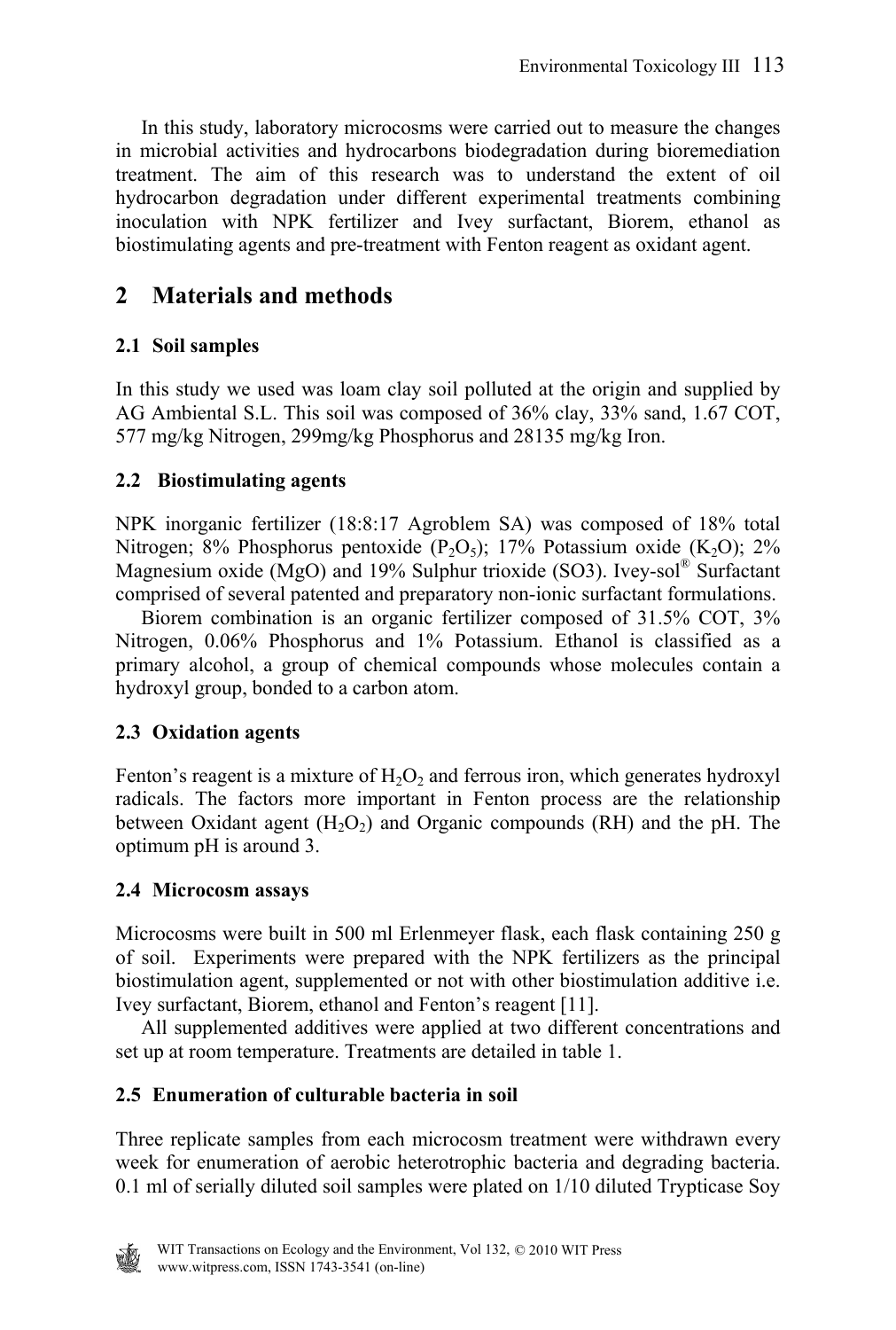|               | <b>Treatment</b>                            | <b>NPK</b> fertilizer | <i>Ivey</i><br><b>Surfact</b> | <b>Biorem</b> | <b>Ethanol</b> | <b>Fenton</b> |
|---------------|---------------------------------------------|-----------------------|-------------------------------|---------------|----------------|---------------|
| A             | Natural<br>attenuation                      |                       |                               |               |                |               |
| B             | <b>NPK</b>                                  | $0.3$ g/kg of<br>soil |                               |               |                |               |
| $\mathcal{C}$ | $NPK + Ivey^{\circledR}$<br>Surfactant      | $0.3$ g/kg of<br>soil | $52 \mu$ l/Kg                 |               |                |               |
| D             | $NPK +$<br>Biorem                           | $0.3$ g/kg of<br>soil |                               | 5g/kg         |                |               |
| E             | $NPK +$<br>Ethanol                          | $0.3$ g/kg of<br>soil |                               |               | $0.2\%$ w/w    |               |
| F             | $[H2O2], \overline{Fe^{+3}+}$<br><b>NPK</b> | $0.3$ g/kg of<br>soil |                               |               |                | $11.5$ ml     |

Table 1: Experimental design.

Agar (TSA, Difco). Degrading bacteria were counted on 1% hydrocarbon trypticase soy agar. Triplicate plates were incubated at 28ºC for 48 h before the colonies were counted.

#### **2.6 Biological activity**

Dehydrogenase activity was determined by the reduction 2,3,5 tryphenylterazolium chloride (TTC) to tryphenyl formazan (TPF) according [13].

Production of  $CO<sub>2</sub>$  was determined by gas chromatography (Varian Star 3400) cx, with TCD Detector). Soil samples for the respiration test, were incubated in a closed vessel at 28ºC [14].

#### **2.7 Hydrocarbon analysis**

Total petroleum hydrocarbons were determined using EPA 8015 (GROs + DROs) [15]. The gasoline range organics (GROs) were introduced into the GC/FID by purge and-trap, automated headspace, and the Diesel range organics (DROs) were prepared by soxhlet extraction .

 Analysis of each hydrocarbon fraction were performed from the extracted fractions above mentioned using a Hewlett–Packard 6890 GC system equipped with a HP-5-MS-capillary column  $(30 \text{ m} \times 0.32 \text{ mm } I.D.$  Fraction of hydrocarbons were detected using a mass detector 5872 (Hewlett–Packard) and a library utilized was Wiley 275.

#### **2.8 Statistical analyses**

Mean, variance and standard deviation of the microbiological and chemical parameters were calculated from the values obtained in each measurement of the triplicate samples. Differences between biological and chemical analysis in the different soil samples were tested by student test. The statistical significance was evaluated at the  $P \le 0.05$ . All statistical analyses were carried out using the SPSS 15.0 software.

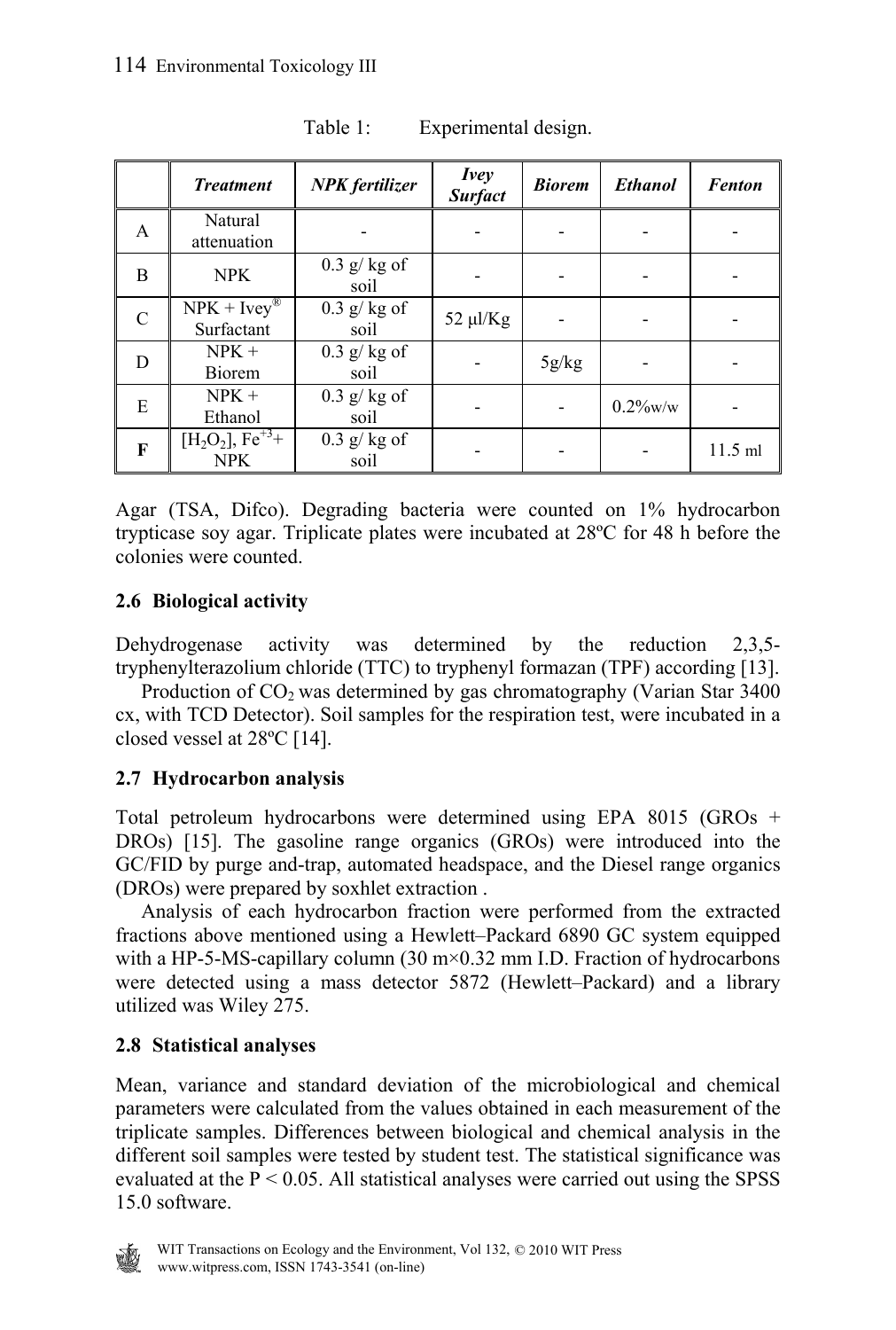# **3 Results and discussion**

Microcosm test can be used to assess the biodegradation potential of hydrocarbons. Screening of bioremediation treatments can be used to design the most appropriate bioremediation strategy for large scale application. In this study, we have compared the effect of various bioremediation treatments on hydrocarbon removal. Strong correlation between microbial counts and hydrocarbons degradation has been reported by Al-Awadhi et al. [16]. The results obtained in this study have shown that Surfactant (C) and Fenton (F) treatments increased the number of both heterotrophic and hydrocarbon degrading bacteria (figure 1). In addition, the number of bacteria detected at the beginning of treatment (near  $10<sup>7</sup>$ ) was upper than those usually counted in non polluted soil, indicating that polluted samples studied have been enriched in hydrocarbon tolerant microorganisms. These results could be explained by an adaptation of microbiological population to the pollutants. Also, none of the nutrients added inhibit microbial growth, indicating that no toxic effect was observed on microbial populations.



Figure 1: Number of total heterotrophic and degrading bacteria during treatment.

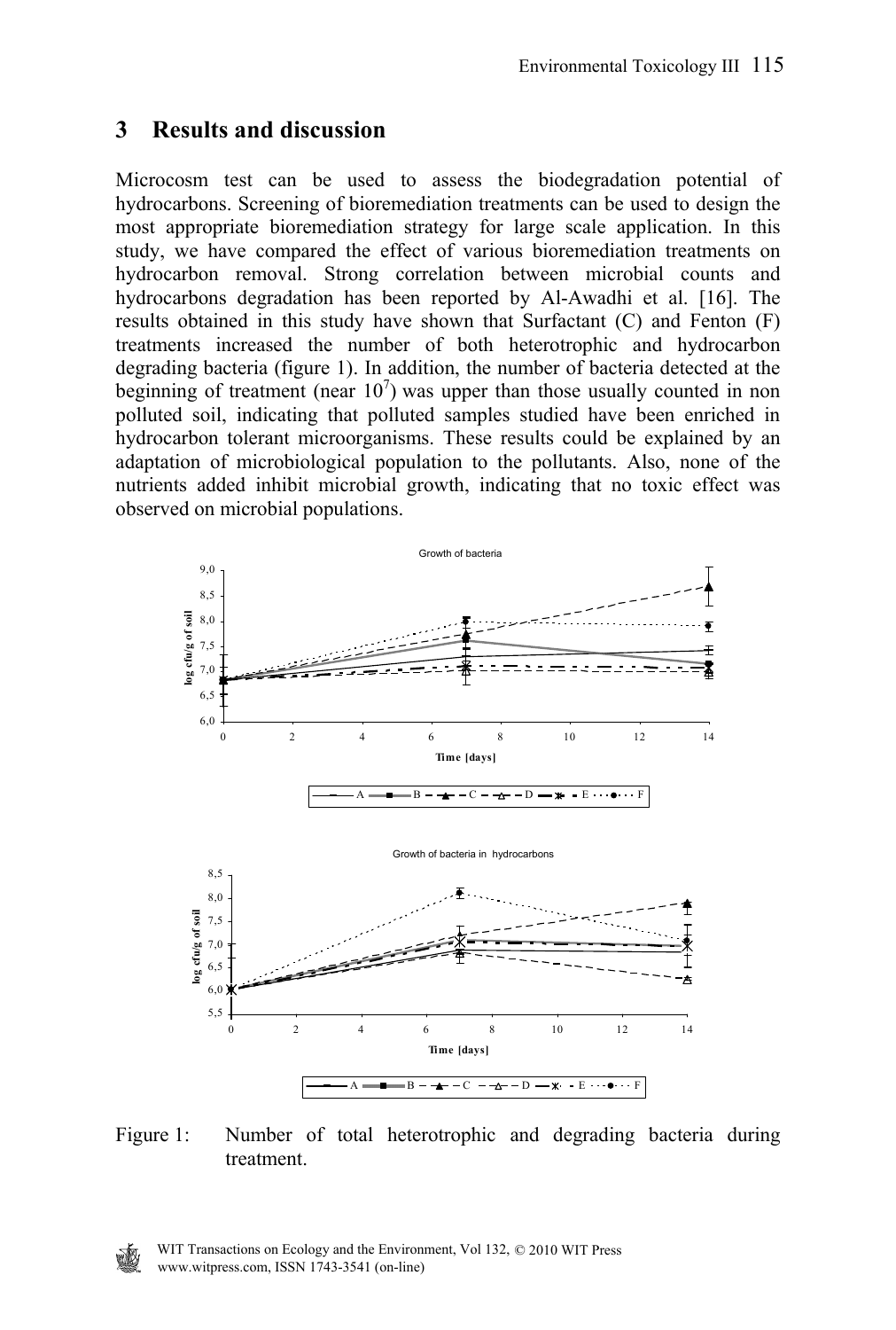Dehydrogenase activity measured in soil has been used to monitor activity as an index for the total oxidative activity of microorganisms. In general, biological oxidation of organic compounds is generally a dehydrogenation process, which is catalyzed by dehydrogenase enzymes [17]. Table 2 shows data of biological activity obtained at the beginning and end of soil treatment. We observed high dehydrogenase activity at the beginning of treatment B, C with 429.7 TPF/g, and 411.1 TPF/g respectively. High values of dehydrogenase activity were correlated with stimulation of microbial populations measured at the end of the experiments.

 Soil respiration is another measure of the total biological activity and result of degradation of organic matter (Table 2). Production of  $CO<sub>2</sub>$  decreased after 14 days of treatment, and only treatment D produced an increase in  $CO<sub>2</sub>$  production of 0.04% from 0.27% ( $p<0.05$ ). These parameters showed a significant biological activity in these soil samples polluted at source meaning that microbial populations were already adapted to oil hydrocarbons pollution.

| <b>Treat</b> | <b>Moisture</b>      |                | Dehydrogenase        |                   | $\%$ CO <sub>2</sub> 24h |                       |  |
|--------------|----------------------|----------------|----------------------|-------------------|--------------------------|-----------------------|--|
|              | $t_{0 \text{ days}}$ | $t_{14}$ days  | $t_{0 \text{ days}}$ | $t_{14}$ days     | $t_{0 \text{ days}}$     | $t_{14 \text{ days}}$ |  |
| A            | $24,8 \pm 0,0$       | $24,4\pm0,1$   | $90,0 \pm 12,2$      | $69,4\pm4,7$      | $0,14\pm0,01$            | $0,16\pm0,03$         |  |
| B            | $25,9 \pm 1,0$       | $19,0 \pm 1,7$ | 429,7±112,5          | $301,1\pm 45,8$   | $0,38\pm0,04$            | $0,21 \pm 0.03^a$     |  |
| C            | $34,2{\pm}0,8$       | $33,5 \pm 1,0$ | $411,1\pm131,3$      | 371,5±37,1        | $0,35\pm0,05$            | $0,17\pm0,03^{\rm a}$ |  |
| D            | $28,2\pm0,6$         | $27,8 \pm 0.1$ | $13,6 \pm 0,4$       | $74,8 \pm 21,3^a$ | $0.04 \pm 0.00$          | $0,21 \pm 0,04^a$     |  |
| E            | $29,8 \pm 0,1$       | $24,6 \pm 2,2$ | $21,9\pm0,3$         | $69,4 \pm 13,3^a$ | $0,19\pm0,01$            | $0,19\pm0,02$         |  |
| F            | $34,6 \pm 0.5$       | $38,4\pm2,6$   | 106,9±30,83          | $120,3\pm7,92$    | $0,18\pm0,0$             | $0,16\pm0,0$          |  |
| $\bm{P}^a$   | $\ast$               | *              | *                    | *                 | $\ast$                   | *                     |  |

Table 2: Microbial activity estimated by moisture, dehydrogenase and production of  $CO<sub>2</sub>$ .

 $P^a$  from one-way ANOVA, \*\*\*, \*\*, \* < 0.001, 0.01, 0.5, respectively. Labels (a) Indicates statistically significant between  $t=0$  days and T=14 days, using t-student; P<0.05.

 Chromatographic analysis was used to estimate the degradation of TPH, nalkanes, branched alkanes, pristine and phytane as biomarkers. The effect of the bioremediation treatments on the degradation of hydrocarbon fractions is shown in Table 3. When comparing bioremediation treatments with natural attenuation, all treatments showed better rate of degradation in all fractions. However, its efficacy varied with the hydrocarbons fractions to be considered, thus for TPH removal, treatment B (NPK) was the most efficient (87.6%); but treatment C (NPK + surfactant) improved the removal of alkanes  $(94.1\%)$ . Finally, treatment with Fenton reagent achieved 100% of Pristane degradation.

 Biological processes have traditionally been considered incompatible with chemical oxidation because of excessive death and inactivation of the native microorganisms [18]. However, Fenton's reaction may be recommended as a pre-treatment bioremediation process, because oxidation process reduces TPH,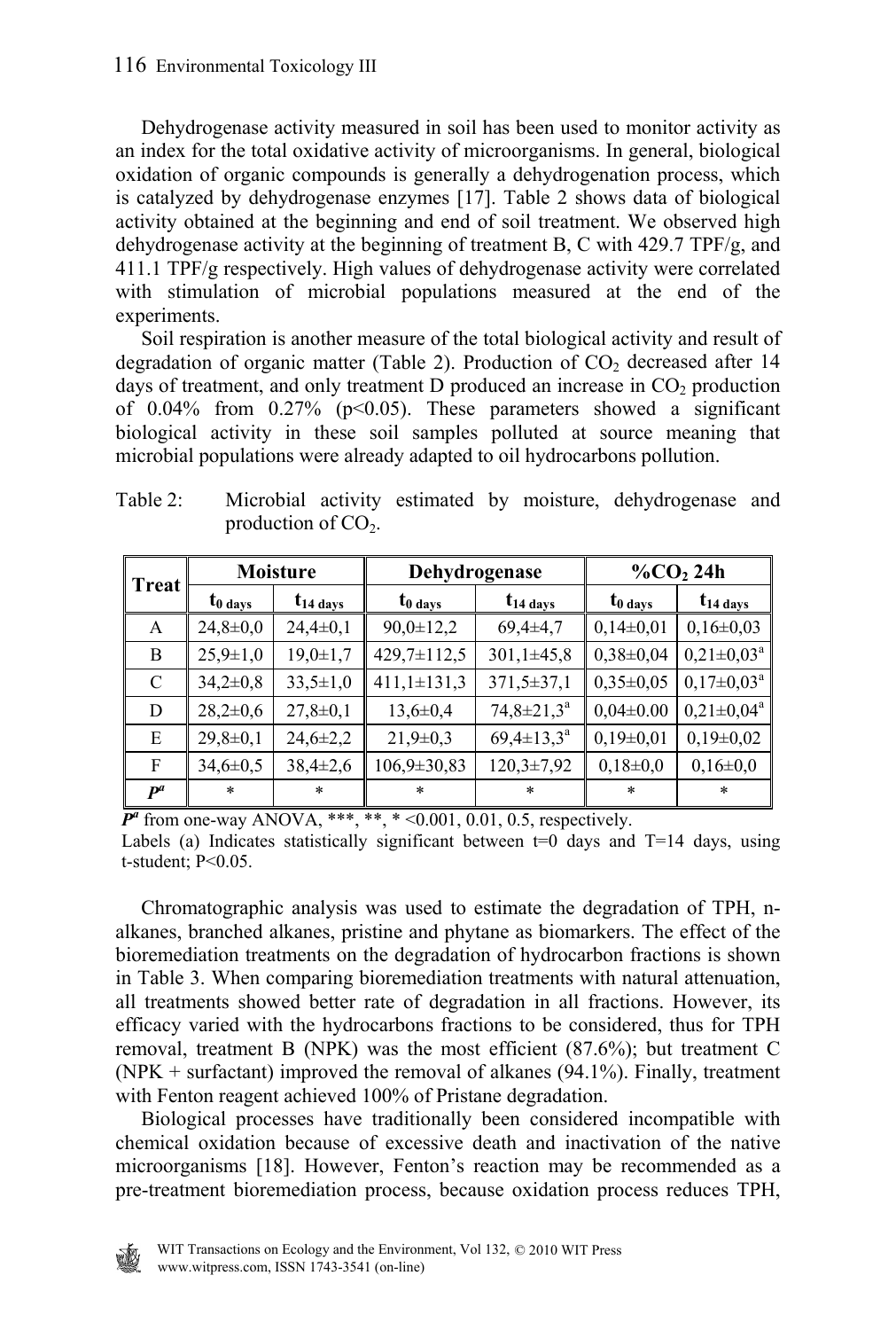Pristane and phytane. That oxidation does not affect microbial number and chemical and biological oxidation of contaminants in soil and can proceed simultaneously with treatment remediation. Mater et al. [19] suggested that the Fenton's reagent increased degradation of hydrocarbons in water bodies and wastewaters showing high efficiency when conditions are optimized.

 In summary, treatability studies indicate that addition of nutrients and surfactants increase the rate of hydrocarbons biodegradation in soil. However, our results showed that addition of inorganic fertilizers after a pre-treatment with Fenton's reagent could be efficient treatment in the bioremediation of oilcontaminated soil, in particular in soils where the microbiological populations are adapted to the pollutants.

|              | <b>TPH</b>         |     | <b>Alkanes</b>      |     | <b>Branched</b><br>alkanes |     | Pristane             |     | Phytane         |     |
|--------------|--------------------|-----|---------------------|-----|----------------------------|-----|----------------------|-----|-----------------|-----|
| <b>Treat</b> | $\%$               | Ic  | $\%$                | Ic  | $\frac{0}{0}$              | Ic  | $\frac{0}{0}$        | Ic  | $\%$            | Ic  |
| A            | $19,6 \pm$<br>0,21 | 1   | $25,9 \pm 0,$<br>20 | 1   | $39.9 \pm 0.16$            |     | $39,6 \pm 0.1$<br>6  |     | $40,0{\pm}0,16$ | 1   |
| B            | $87.6 \pm$<br>0.55 | 4,5 | $87.8 \pm 0.$<br>54 | 4,5 | $88,9 \pm 0,66$            | 4,5 | $92,1\pm0.9$         | 4,7 | $91,4\pm1,05$   | 4,6 |
| C            | $80.9\pm$<br>3,78  | 4,1 | $94.1 \pm 1.$<br>14 | 4,8 | $72,9 \pm 5,20$            | 3,7 | $72,7+5,2$           | 3,7 | $73.7 \pm 5.06$ | 3,7 |
| D            | $54.6\pm$<br>0,22  | 2,8 | $67,1\pm0,$<br>16   | 3,4 | $56,5 \pm 0,21$            | 2,8 | $60,1\pm0,1$<br>9    | 3,1 | $62,1\pm0,18$   | 3,2 |
| E            | $70.3\pm$<br>0.35  | 3,6 | $74.2 \pm 0.$<br>30 | 3,8 | $75,9 \pm 0,28$            | 3,8 | $77.9 \pm 0.2$<br>5  | 3,9 | 78,4±0,25       | 3.9 |
| F            | $70.1\pm$<br>1,29  | 3,6 | $25,8 \pm 0,$<br>44 | 1,3 | $48,0+5,95$                | 2.4 | $100,0 \pm 0,$<br>00 | 5,1 | $70.5 \pm 0.18$ | 3,6 |
| $P^a$        | ***                |     | ***<br>***          |     | ***                        |     | ***                  |     |                 |     |

Table 3: Percentages and correlation indices of degradation in soil after biostimulating treatment.

 $P^{a}$  from one-way ANOVA, \*\*\*, \*\*, \* < 0.001, 0.01, 0.5, respectively. **Ic:** Correlation indices of degradation were calculated by the following expression: [% of degradation treatment/% of degradation Control].

# **Acknowledgement**

This research has been supported by projects of Ministerio de Medio Ambiente (MMA. A4872007/20-01.1).

# **References**

[1] Zhu, X., Venosa, A.D., Suidan, M.T., Lee, K., 2001. Guidelines for the bioremediation of Marine Shorelines and Freshwater Wetlands. Us Environmental Protection Agency.

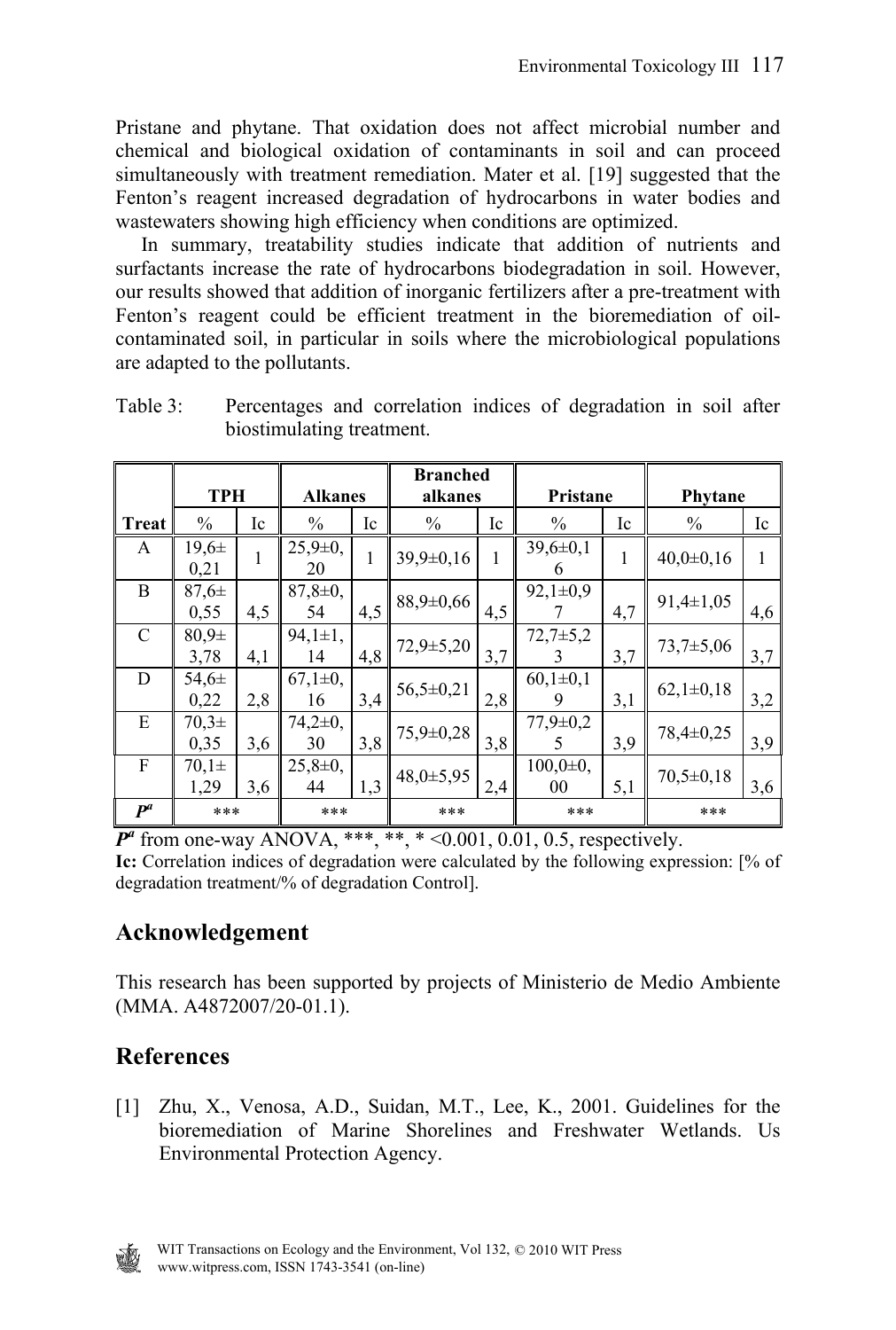- [2] Mulligan, C.N., Yong and R.N., Gibbs B.F. 2001. Surfactant-enhanced remediation of contaminated soil: a review. Engineering Geology, 60, 371- 380.
- [3] Kanaly, R.A., Harayama, S. (2000). Biodegradation of high-molecularweight polycyclic aromatic hydrocarbons by bacteria. Journal Bacteriology, 182, 2059-2067.
- [4] Bento, F.M., Camargo, F., Okeke B., Frankenberger W. 2005.Comparative bioremediation of soils contaminated with diesel oil by natural attenuation, biostimulation and bioaugmentation. Bioresource Technology 96: 1049- 1055.
- [5] Sarkar, D., Ferguson, M., Datta, R., Birnbaum, S. 2005. Bioremediation of petroleum hydrocarbons in contaminated soil: Comparison, and monitored natural attenuation. Environmental Pollution 136, 187-195.
- [6] Nikolopoulou, N., Kalogerakis, N., 2008. Enhanced bioremediation of crude oil utilizing lipophilic fertilizers combined with biosurfactants and molasses. Marine Pollution Bulletin, 56; 1855-1861
- [7] Banat, R.S., Makkar, S.S., Cameotra. 2000. Potential commercial applications of microbial; surfactants, Applied Microbiology Biotechnology. 53: 495–508.
- [8] Ron and E. Rosenberg. 2002. Biosurfactants and oil bioremediation, Curr. Opin. Biotechnol. 13, 249–252.
- [9] Vidali. M. 2001. Bioremediation. An overview. Pure Appll. Chem., 73, 1163-1172
- [10] Ferrarse, E., Andreottola, G. 2008. Application of advanced oxidation processes and electroxidation for the remediation of river sediments contaminated by PAHs. Journal of Environmental Science and Health Part A. 43, 1361-1372.
- [11] Gan, S., Lau, E.V., Ng, N.K. 2009. Remediation of soil contaminated with polycyclic aromatic hydrocarbons (PAHs). Journal of Hazardous Materials. 172, 532-549.
- [12] Valderrama, C., Alessandri, R., Aunola, T., Cortina, J.L., Gamisans, X., Tuhkanen, T. 2009. Oxidation by Fenton's reagent with biological treatment applied to a creosote-contaminated soil. Journal of Hazardous Materials. 166, 594-602.
- [13] Tabatabai, M.A. (1982). Soil Enzymes. In: Page, A.L., Miller, R.H., Keeney, D.R. (Eds), Methods of Soil Analysis: Part 2. Chemical and Microbiological Properties. (pp 903-943) American Society of Agronomy, Soil Science Society of America, Madison, Wisconsin USA
- [14] Bremner, M.J., Blackmer, A.M. (1982). Composition of Soil Atmospheres. In: Page, A.L., Miller, R.H., Keeney, D.R. (Eds), Methods of Soil Analysis: Part 2. Chemical and Microbiological Properties. (pp 903-943) American Society of Agronomy, Soil Science Society of America, Madison, Wisconsin USA.
- [15] US Environmental Protection Agency, 1996.Hazardous waste- test Methods, Nonhalogenated organics by GAS Chromatography. 8015.